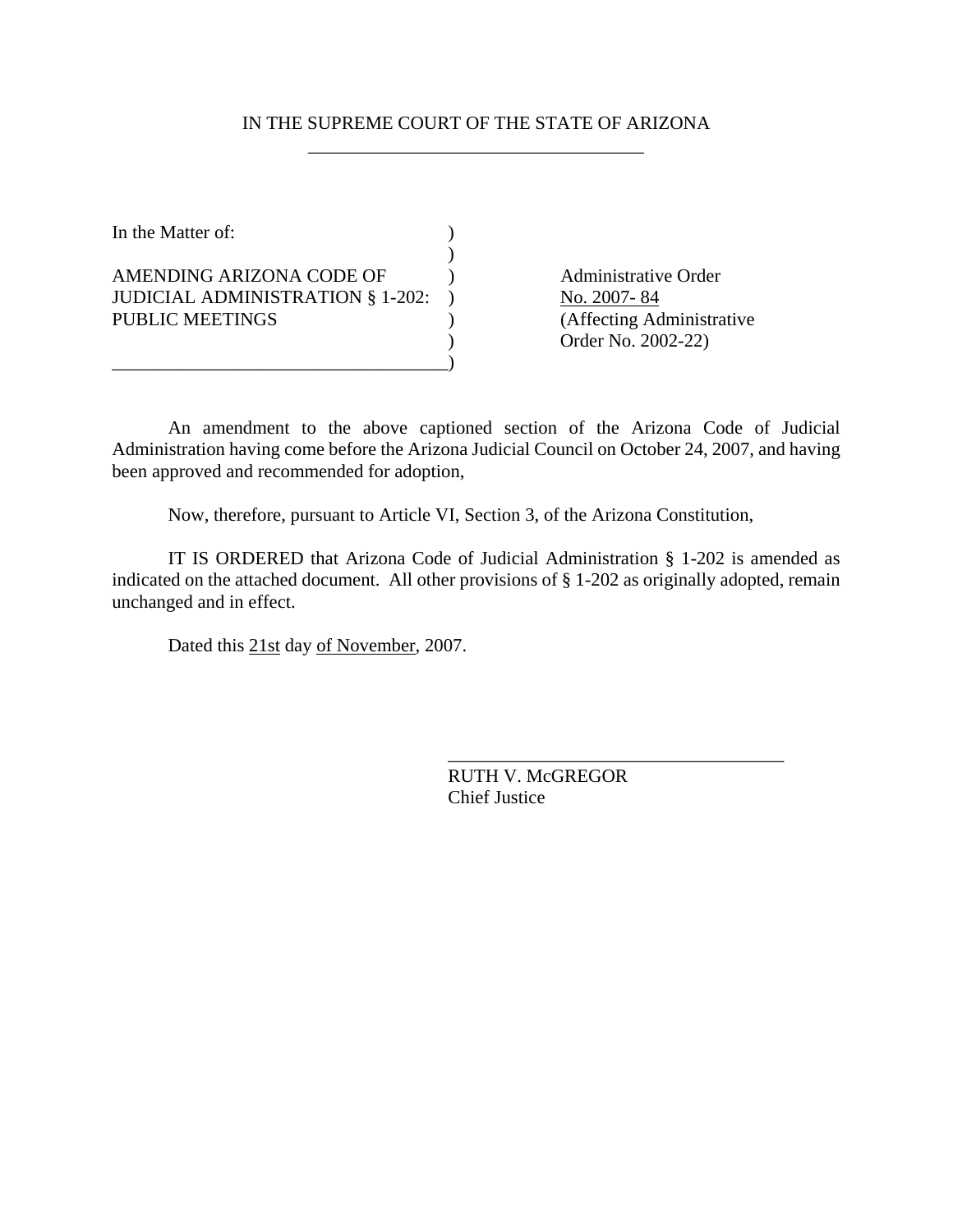## **ARIZONA CODE OF JUDICIAL ADMINISTRATION Part 1 : Judicial Branch Administration Chapter 2: Operations Section 1-202: Public Meetings**

#### **A. through C.** [no changes]

#### **D. Meeting Minutes.**

- 1. Content. Public council staff shall keep meeting minutes, in writing or on tape that include:
	- a. The meeting date, time and place;
	- b. The members attending;
	- c. The matters considered;
	- d. The results of all votes taken; and
	- e. The names of all persons who address the public council.
	- f. Standing subcommittees of public councils shall also keep minutes of their meetings.
- 2. Availability. The contact person identified for each public council shall make the minutes available for public inspection, as soon as practicable but no more than 20 working days after the meeting.
- 3. Executive sessions. Executive session minutes shall identify persons present and include any instructions given by the public council. Persons present shall keep executive session discussions and minutes confidential except from personnel of the Arizona judiciary who require access to perform their duties and other persons authorized by law. The chair shall instruct persons who are present at an executive session regarding these confidentiality requirements.
- **E.** [no changes]